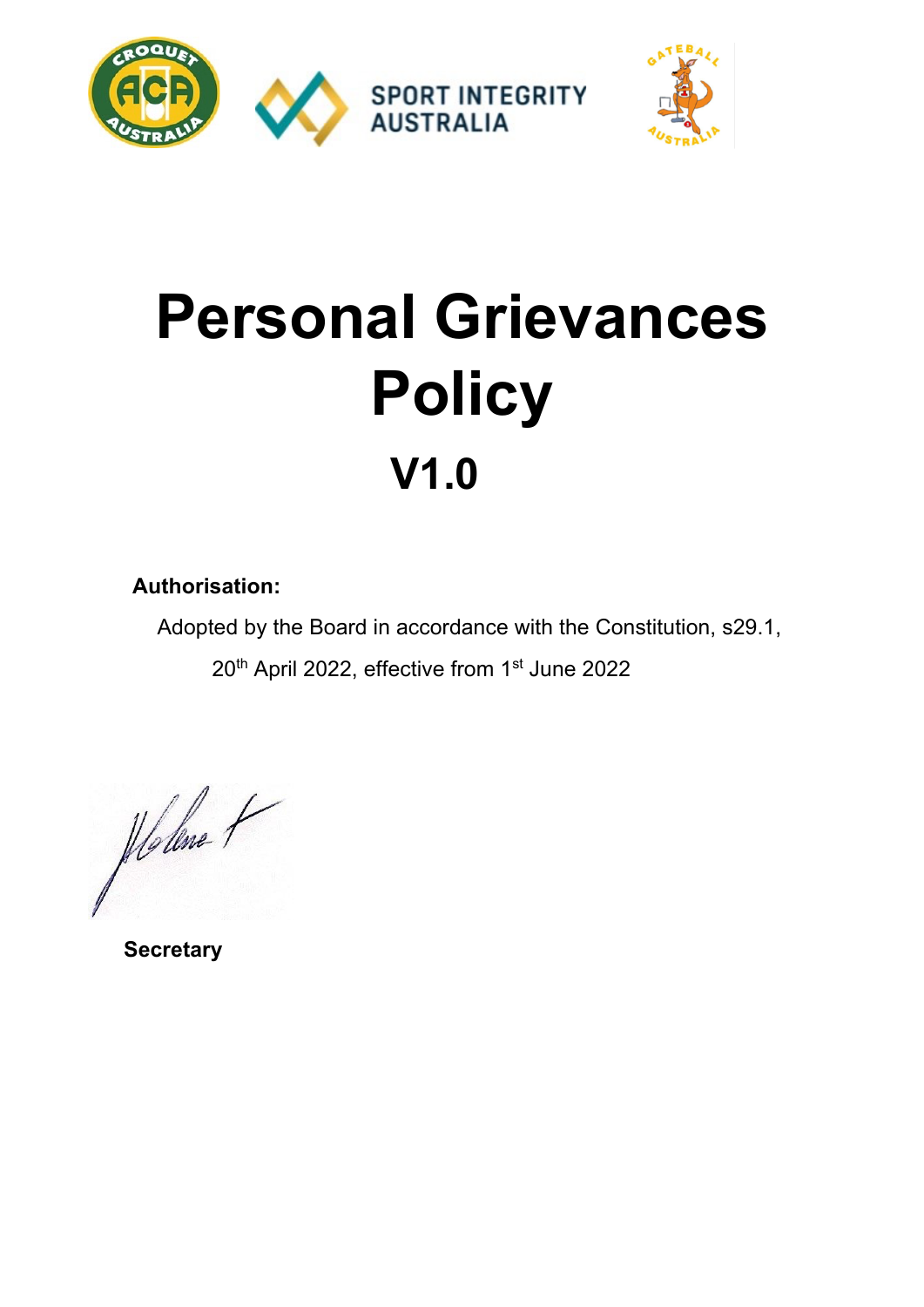### **TABLE OF CONTENTS**

| 1. | <b>Definitions</b>                                               | 1            |
|----|------------------------------------------------------------------|--------------|
| 2. | <b>Purpose</b>                                                   | 1            |
|    | 2.1<br>Purpose of this Policy                                    | 1            |
| 3. | <b>Jurisdiction</b>                                              | 1            |
|    | 3.1<br>Who the Policy applies to:                                | 1            |
|    | 3.2<br>When the Policy applies                                   | 1            |
| 4. | Dealing with personal grievances                                 | $\mathbf{2}$ |
|    | 4.1<br>Steps for resolving personal grievances under this Policy | 2            |
| 5. | Process for Facilitated resolution of Personal grievances        | $\mathbf{2}$ |
| 6. | <b>Role of Member Protection Information Officers</b>            | $\mathbf{2}$ |
| 7. | <b>National Integrity Framework</b>                              | $\mathbf{2}$ |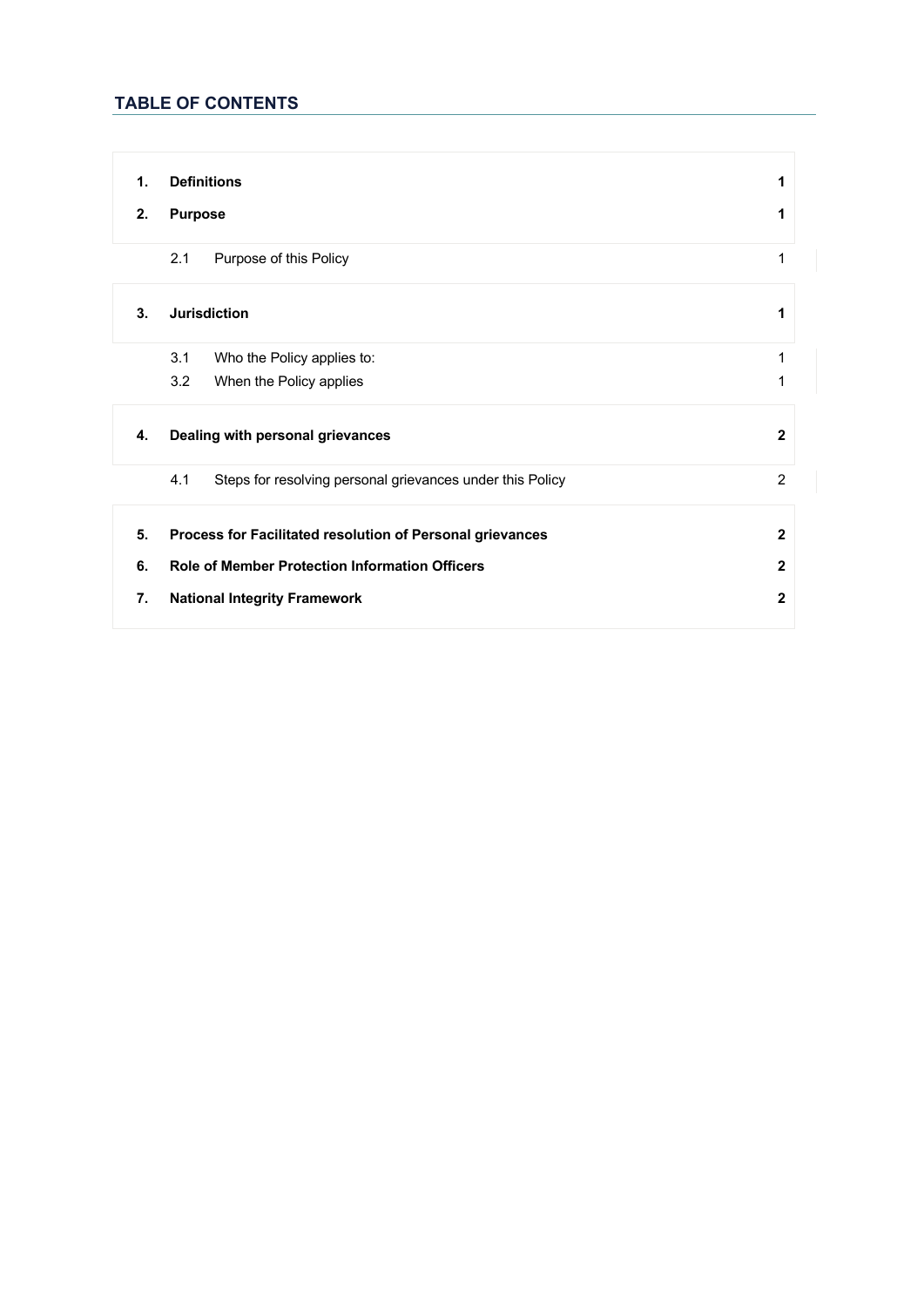#### **1. Definitions**

Defined terms not otherwise defined in this Policy have been defined in and have the meaning given to them in the Australian Croquet Association Inc (ACA) National Integrity Framework. In this Policy the following words have the corresponding meaning:

**Personal Grievance** means any type of interpersonal conflict or dispute between Relevant Persons and/or Relevant Organisations that falls short of the threshold for abuse, bullying, harassment, or sexual misconduct under the ACA Member Protection Policy.

**Policy** means this Personal Grievances Policy including any schedules and annexures.

**Relevant Organisation** means any of the following organisations:

- (a) Australian Croquet Association Inc (ACA), trading as Croquet Australia or Gateball Australia
- (b) Croquet and/or Gateball Organisations, which includes:
	- (i) Member Organisations;
	- (ii) Clubs; and
	- (iii) Authorised Providers, which means any non-Member organisations authorised to conduct Activities sanctioned by ACA or a Member Organisation:
- (c) Team, which means any collection or squad of athletes who compete and/or train in Croquet and/or Gateball and
- (d) Any other organisation who has agreed to be bound by this Policy.

**Relevant Person** means any of the following persons:

- (a) Individual Member;
- (b) Participant;
- (c) Employee;
- (d) Contractor;
- (e) Volunteer; and
- (f) Any other individual who has agreed to be bound by this Policy.

#### **2. Purpose**

#### **2.1 Purpose of this Policy**

This Policy has been adopted alongside the ACA National Integrity Framework to establish a formal process for people and organisations engaging with the sports of Croquet and/or Gateball to resolve interpersonal conflicts and disputes that arise in the context of their involvement in Croquet and/or Gateball but do not involve a breach of an Integrity Policy or other ACA policy.

#### **3. Jurisdiction**

#### **3.1 Who the Policy applies to:**

This Policy applies to Relevant Persons and Relevant Organisations.

#### **3.2 When the Policy applies**

- (a) This Policy applies to interactions between Relevant Persons and Relevant Organisations in their capacity as Relevant Persons or Relevant Organisations relating to their involvement in the sports of Croquet and/or **Gateball**
- (b) The Policy does not apply to the following:
	- (i) a breach of an Integrity Policy under the ACA National Integrity Framework;
	- (ii) a breach of another ACA or Croquet and/or Gateball policy;
	- (iii) disputes relating to the employment of a Relevant Person;
	- (iv) interactions between Relevant Persons and Relevant Organisations that are not related to the sports of Croquet and Gateball and/or are not in their capacity as Relevant Persons or Relevant Organisations.